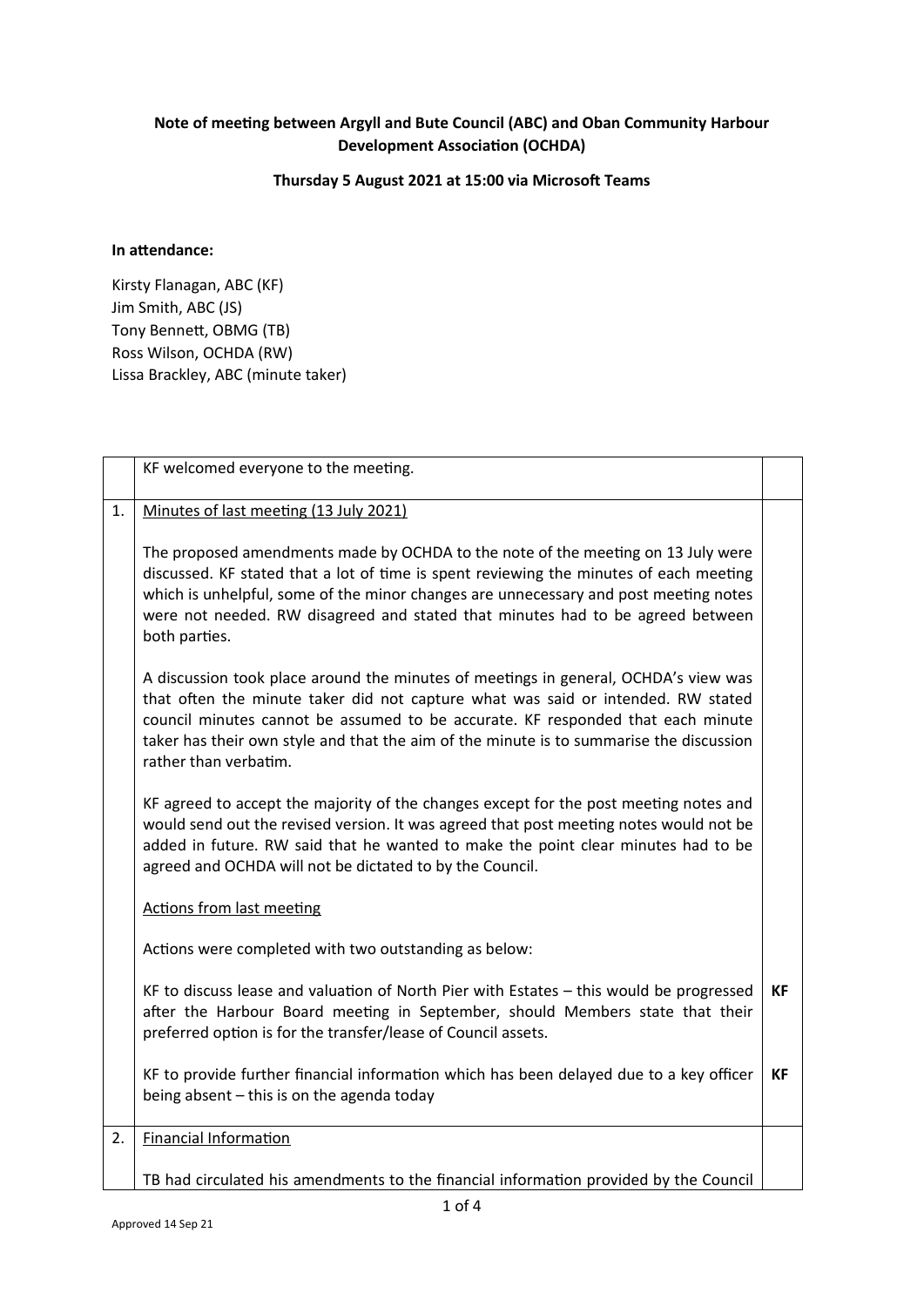|    | and went over these at the meeting. KF agreed with these changes and asked that TB<br>amended the title of the spreadsheet which is currently 'actual expenditure' to reflect<br>that it is amended expenditure to make this clear.                                                                                                                                                             | TB  |
|----|-------------------------------------------------------------------------------------------------------------------------------------------------------------------------------------------------------------------------------------------------------------------------------------------------------------------------------------------------------------------------------------------------|-----|
|    | TB explained further changes made to financial figures and how these have been used<br>for any assumptions/scenarios by OCHDA. KF said this is helpful to know.                                                                                                                                                                                                                                 |     |
| 3. | Deliverables                                                                                                                                                                                                                                                                                                                                                                                    |     |
|    | The meeting reviewed the updated deliverables table provided by OCHDA.                                                                                                                                                                                                                                                                                                                          |     |
|    | TB requested a copy of lease document for the ground floor commercial unit KF advised<br>that this would be commercially sensitive. TB asked for a copy of the lease with<br>sensitive information redacted. JS advised that this would be requested from our<br>Estates team.                                                                                                                  | JS. |
|    | RW asked for confirmation that the preparation of any lease awaits the outcome of the<br>Harbour Board meeting in September. RW asked if he stated this in the OCHDA report<br>to the OBMG would we dispute this. KF confirmed this to be correct and that we would<br>not dispute this.                                                                                                        |     |
|    | TB noted his thanks for the prompt receipt of the Oil Spill Contingency Plan.                                                                                                                                                                                                                                                                                                                   |     |
|    | TB asked KF if she was happy for OCHDA to continue to direct requests through Kirsty<br>and Jim. KF confirmed this.                                                                                                                                                                                                                                                                             |     |
|    | <u> Note of informal meeting - OLI Area Committee/Harbour Board/OCHDA and Council</u><br><b>Officers</b>                                                                                                                                                                                                                                                                                        |     |
|    | RW advised that he had responded with comments of what should be included in the<br>content of the note of the informal meeting on Tuesday 3 August. RW felt that some<br>statements which were made had been omitted and also that Phil Hamerton was<br>present at the meeting. KF agreed that Phil Hamerton would be added to the attendee<br>list in the minute as this is a factual change. |     |
|    | RW went on to say that what he had actually said at the meeting was written differently<br>in the minute. KF advised that we were not disputing what RW had said however his<br>changes don't change what the minute is saying? She also advised that the Chair had<br>agreed the minute prior to it being issued.                                                                              |     |
|    | TB added that a significant part of the meeting had been missed in the minute where TB<br>asked if Douglas Hendry (DH) and JS would be willing to explain the timescales involved<br>in the process to the OBMG. DH had replied that this meeting was unable to make<br>policy decisions but that an exception could be made for this matter.                                                   |     |
|    | JS said he would provide a briefing note setting out the process and timescales for<br>presentation to the OBMG.                                                                                                                                                                                                                                                                                | JS. |
|    | KF did not agree with the key issues addition in the note as this was misleading. TB<br>added that this is the list of key things OCHDA require to progress. KF will change this to<br>make it clear that this is from OCHDA's perspective, prior to putting the amendments to                                                                                                                  |     |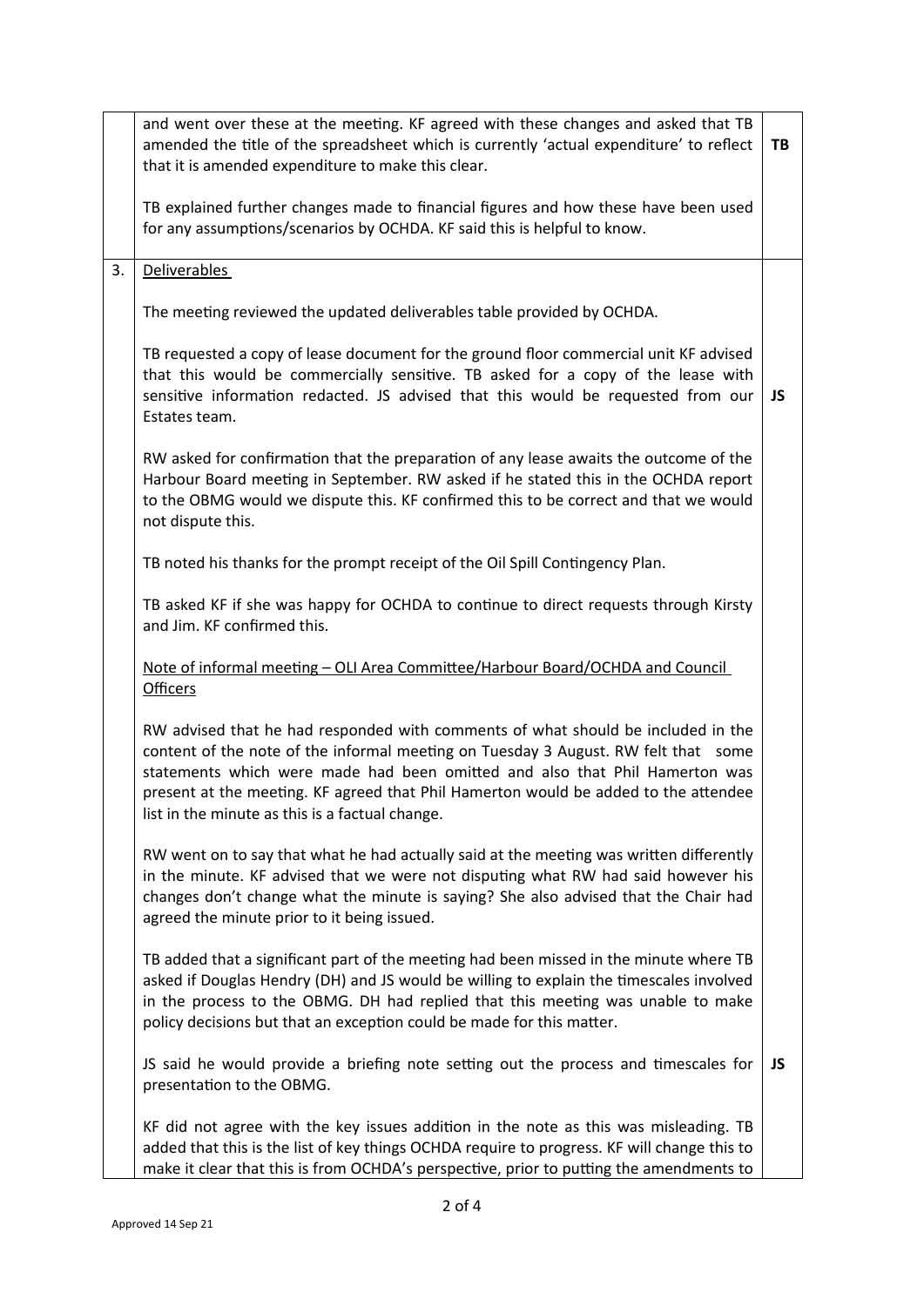the Chair for approval. RW said that it is obvious as this is part of the OCHDA presentation item and asked KF why she didn't raise this at the time. KF clarified that there was no issue with OCHDA's presentation at the meeting but that clarity was required in the minuting of this part of the item.

KF advised that the suggested changes will be passed to the Chair for his review.

## **KF**

RW asked what paperwork was provided to attendees. RW was surprised by the lack of response and understanding from Members and the specific question from Councillor Trail asking if this was all OCHDA has done. RW asked if the secretariat circulated the documents OCHDA sent on 22 July to the Chairs and copied to KF. KF confirmed that she did not receive a request from the Chair to circulate these documents and therefore they were not.

RW asked if the deliverables information was circulated to Members. JS advised that this is operational detail which is not all relevant for Members, they are interested in the final product. RW stated that OCHDA cannot provide a final product until the Harbour Board has made a decision in principle around leasing. KF explained that Members will make a decision in principle on whether to lease their asset and they do not require this information to make that decision.

TB said that it is frustrating that the documents we spend time producing do not get seen by Members. TB's concern is that at the Harbour Board meeting, Members will not be given the information that is available to allow them to make a competent decision and it will be based on in part misinformation or a lack of understanding. Is there anything we can provide you to allow you to put together the comparison of options? We have dedicated a lot of time to this. KF advised that nothing else was required from OCHDA and explained we are asking them to decide at a high level how they wish to progress. JS added that the report will be largely based on the briefing note with options appraisals to provide Elected Members with the information to make a decision.

RW stated that once changes have been through the Chair, OCHDA will take a view on whether to circulate their version or not.

RW asked if the briefing note provided to Members can be shared with OCHDA members. KF said it could be shared with the group. RW stated that OCHDA would provide comments directly to all members on the briefing note.

RW asked the status of the note of the informal meeting. KF said that as this was not a formal meeting, the Council would not be publishing the minute, however this can be shared with OCHDA members.

RW stated that OCHDA has a meeting next week and will take a view on what they will provide to members directly to keep them fully informed.

RW asked KF to advise of the Chair's decision regarding the suggested amendments to the note of the informal meeting, RW had emailed the suggestions to the Chair and Councillor Robertson. KF reminded RW that Jim and herself were the agreed points of contact therefore please keep communications limited to us as previously discussed.